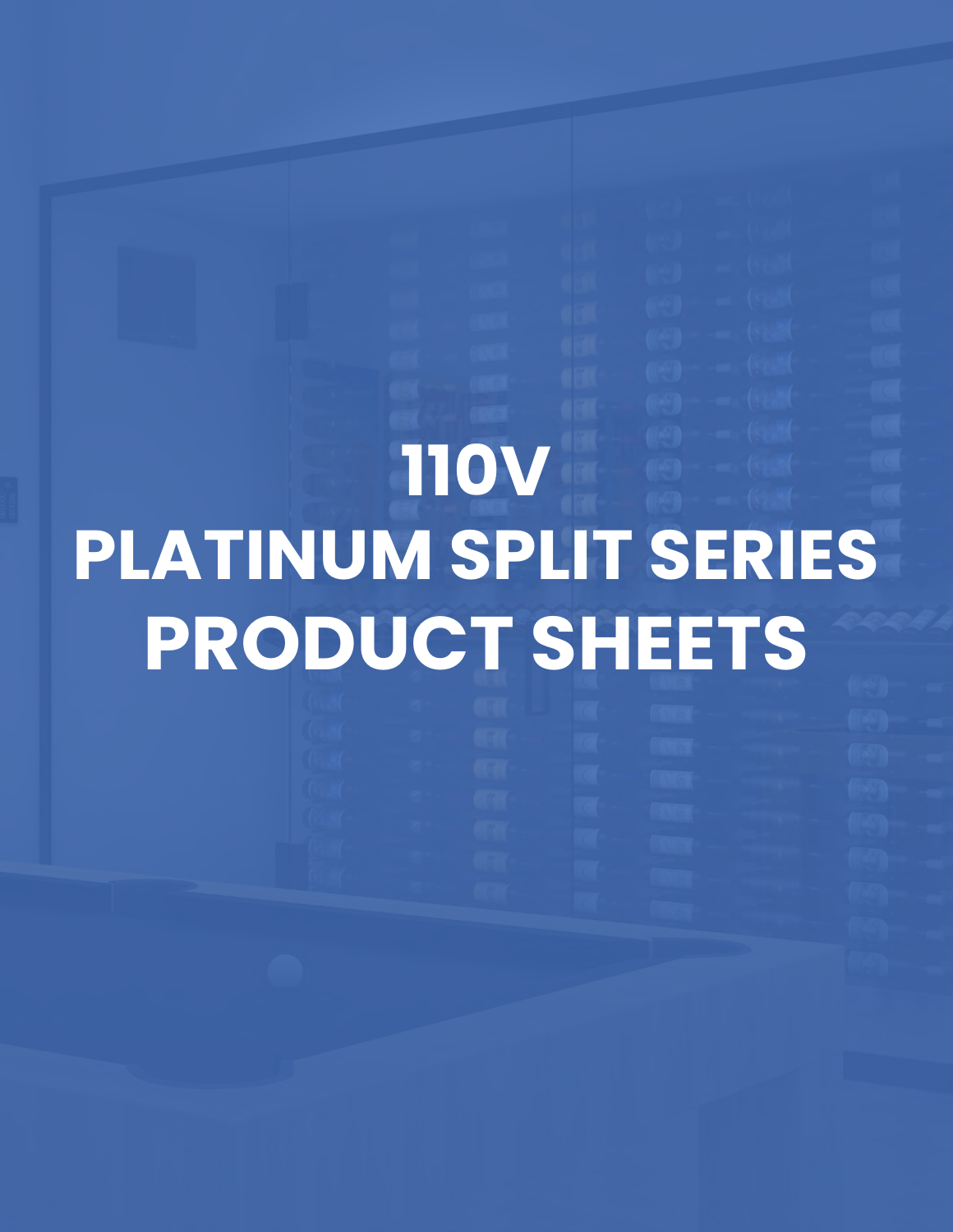## Whisper

### **PLATINUM MINI-SPLIT**



#### **Key Features**

- Redesigned for improved performance and easier maintenance
- Ultra-quiet and efficient operation
- Advanced electronic control system
- Liquid-temperature-measuring bottle probe
- · Improved, flexible installation
- 55°F temperature differential
- Standard and 24V thermostat option available

#### **Features**

WhisperKOOL has a solution to the most stubborn of small cellar cooling problems. The Platinum Mini Split offers a compact size paired with powerful efficiency. This compact system cools up to 500 cubic feet. The compressor is located in a remote location and the evaporator (cold side) is mounted in the cellar, maximizing cellar space. The unit is equipped with our Platinum Series controller, which utilizes Advanced System Protection Technology. This features a series of strategically placed monitoring probes, which ensure efficient performance and longevity of the unit. The controller is easy to operate and has features such as an anti-frost function. The Platinum Mini Split gives anyone the opportunity to have a top-quality wine cellar, even in a limited space. Our Platinum Mini Split system has been redesigned for easier care and maintenance. We've moved the evaporator coil to a more accessible location, creating a unit that can be maintained without removing it from the wall. This improved design will make servicing the system easier and help maintain peak operating conditions.

**NOTE:** The Platinum Mini Split system must be installed by a qualified HVAC-R technician. Failure to have the system installed by a qualified technician will void the warranty.

| Evaporator: 13"L x 20"W x 10.5"H • Condenser: 13.97"L x 15.85"W x 9.86"H                                          |  |
|-------------------------------------------------------------------------------------------------------------------|--|
|                                                                                                                   |  |
| Evaporator: 115V (15 amp dedicated circuit required) • Condenser: 115V (15 amp dedicated circuit required)        |  |
| Evaporator: 40 • Condenser: 38.8                                                                                  |  |
| Evaporator: 1 (running amps) • Condenser: LRA 26/RLA 4.4                                                          |  |
| Liquid Line 1/4" • Suction Line (Less than 50ft. 3/8") (Greater than 50ft. 1/2")                                  |  |
| $\frac{1}{2}$ " ID clear plastic tubing (not provided)                                                            |  |
| Evaporator is installed in the cellar. Condensing unit can be installed up to 100 line feet from evaporator unit. |  |
| Advanced digital display (50ft. cable), liquid-temperature-measuring bottle probe (retractable cable)             |  |
| Can maintain a 55°F cellar temperature with up to 110°F condenser air intake temperature                          |  |
| Two-year limited warranty (parts and labor)                                                                       |  |
|                                                                                                                   |  |

#### **Specifications**

\* Approximated in an environment that is fully insulated and sealed with a proper vapor barrier. Each wine cellar is unique and has specific cooling requirements. Heat load calculations should always be performed prior to selecting a cooling unit.

#### **Optional Accessories**

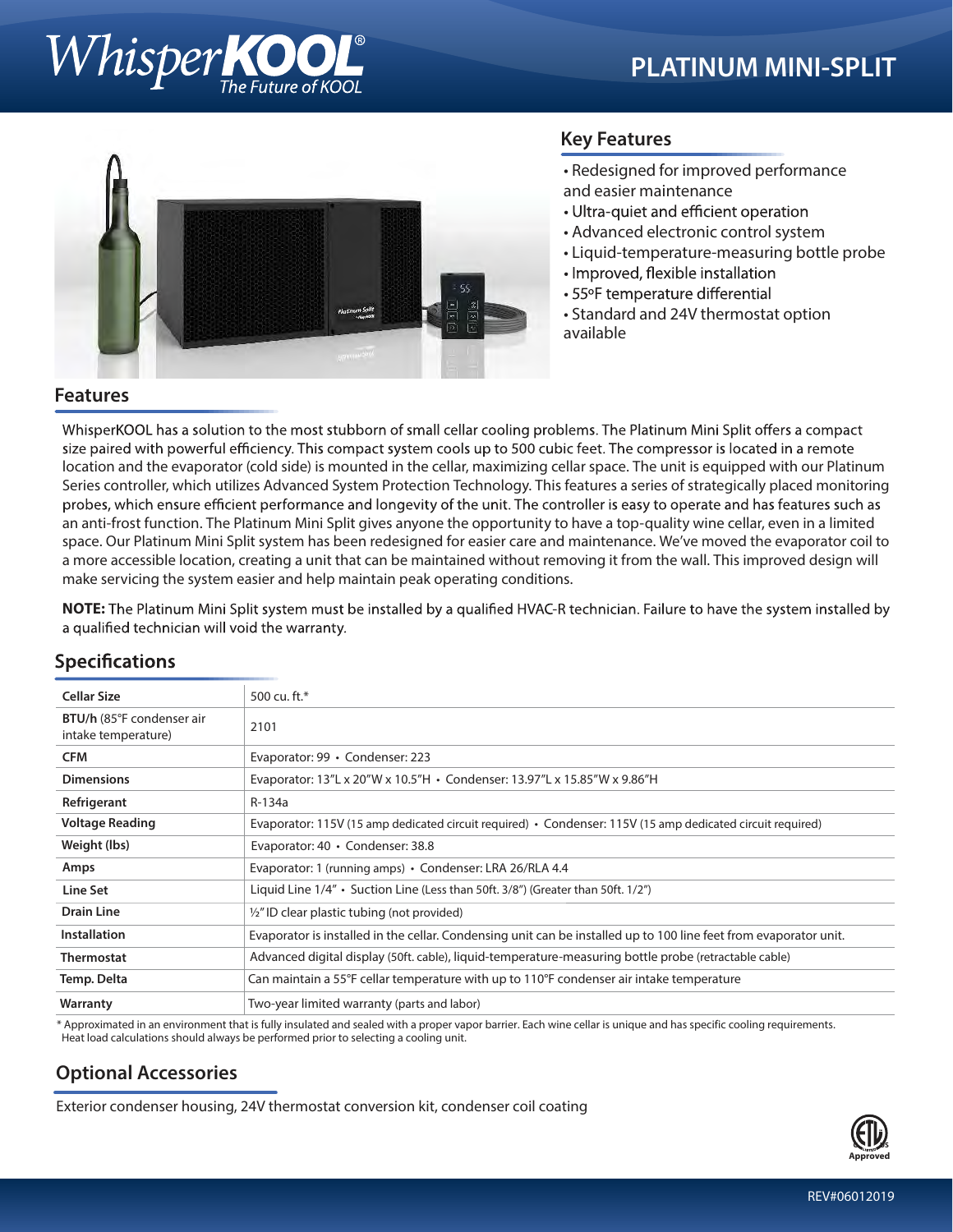## Whisperk

### **PLATINUM SPLIT - WALL MOUNT**



#### **Key Features**

- Ductless system
- Quiet and efficient operation
- Advanced electronic control system
- Liquid-temperature-measuring bottle probe
- Flexible installation
- 55°F temperature differential
- Standard and 24V thermostat option available
- Variable speed fan

#### **Features**

At WhisperKOOL, we have redesigned the housing for the Platinum series split system evaporators. While the internal components have proven to be reliable and effective, the previous design was challenging in terms of mounting and accessing the components for installation. It required the removal of the top or side panel. When racking was installed around the unit, it was difficult to gain access for service or maintenance.

Our new design makes the units easier to install by gaining access to system from the front of the unit where we have installed removable grilles. This greatly improves the ability to install the system and access it for maintenance. Please note that the dimensions have changed slightly. Review the specification section when planning your install to account for the dimensional change. At WhisperKOOL, we believe in the goal of continuous improvement in everything we do in order to enhance the customer's experience.

**NOTE:** The Platinum Split system must be installed by a qualified HVAC-R technician. Failure to have the system installed by a qualified technician will void the warranty.

| Model                                            | 4000                                                                                                                                        | 8000                                                                                                        |  |
|--------------------------------------------------|---------------------------------------------------------------------------------------------------------------------------------------------|-------------------------------------------------------------------------------------------------------------|--|
| <b>Cellar Size</b>                               | 1000 cu. ft.*                                                                                                                               | 1750 cu. ft.*                                                                                               |  |
| BTU/h (85°F condenser air<br>intake temperature) | Medium: 3650 · High: 3738                                                                                                                   | Medium: 5211 • High: 5336                                                                                   |  |
| <b>CFM</b>                                       | 270                                                                                                                                         |                                                                                                             |  |
| <b>Dimensions</b>                                | Evaporator: 16.1"L x 20.5"W x 15.5"H • Condenser: 16.08"L x 16.23"W x 12.61"H                                                               |                                                                                                             |  |
| Refrigerant                                      | R-134a                                                                                                                                      |                                                                                                             |  |
| <b>Voltage Rating</b>                            | Evaporator: 115V (15 amp dedicated circuit required)<br>Condenser: 115V (15 amp dedicated circuit required)                                 | Evaporator: 115V (15 amp dedicated circuit required)<br>Condenser: 115V (20 amp dedicated circuit required) |  |
| Weight (lbs)                                     | Evaporator: 57 • Condenser: 56                                                                                                              | Evaporator: 57 · Condenser: 66                                                                              |  |
| Amps                                             | Evaporator: 1 (running amps) • Condenser: LRA 43/RLA 8                                                                                      | Evaporator: 1 (running amps) • Condenser: LRA 50/RLA 9.3                                                    |  |
| Line Set                                         | Liquid Line 1/4" • Suction Line (Less than 50ft. 1/2") (Greater than 50ft. 5/8")                                                            |                                                                                                             |  |
| <b>Drain Line</b>                                | $\frac{1}{2}$ " ID clear plastic tubing (not provided)                                                                                      |                                                                                                             |  |
| <b>Installation</b>                              | Evaporator unit is installed in the cellar. Condensing unit is installed up to 100 feet fromevaporator unit.<br>Allow for adequate airflow. |                                                                                                             |  |
| Thermostat                                       | Advanced digital display (50ft. cable), liquid-temperature-measuring bottle probe (retractable cable)                                       |                                                                                                             |  |
| Temp. Delta                                      | Can maintain a 55°F cellar temperature with up to 110°F condenser air intake temperature                                                    |                                                                                                             |  |
| Warranty                                         | Two-year limited warranty (parts and labor)                                                                                                 |                                                                                                             |  |

#### **Specifications**

\* Approximated in an environment that is fully insulated and sealed with a proper vapor barrier. Each wine cellar is unique and has specific cooling requirements. Heat load calculations should always be performed prior to selecting a cooling unit.

#### **Optional Accessories**

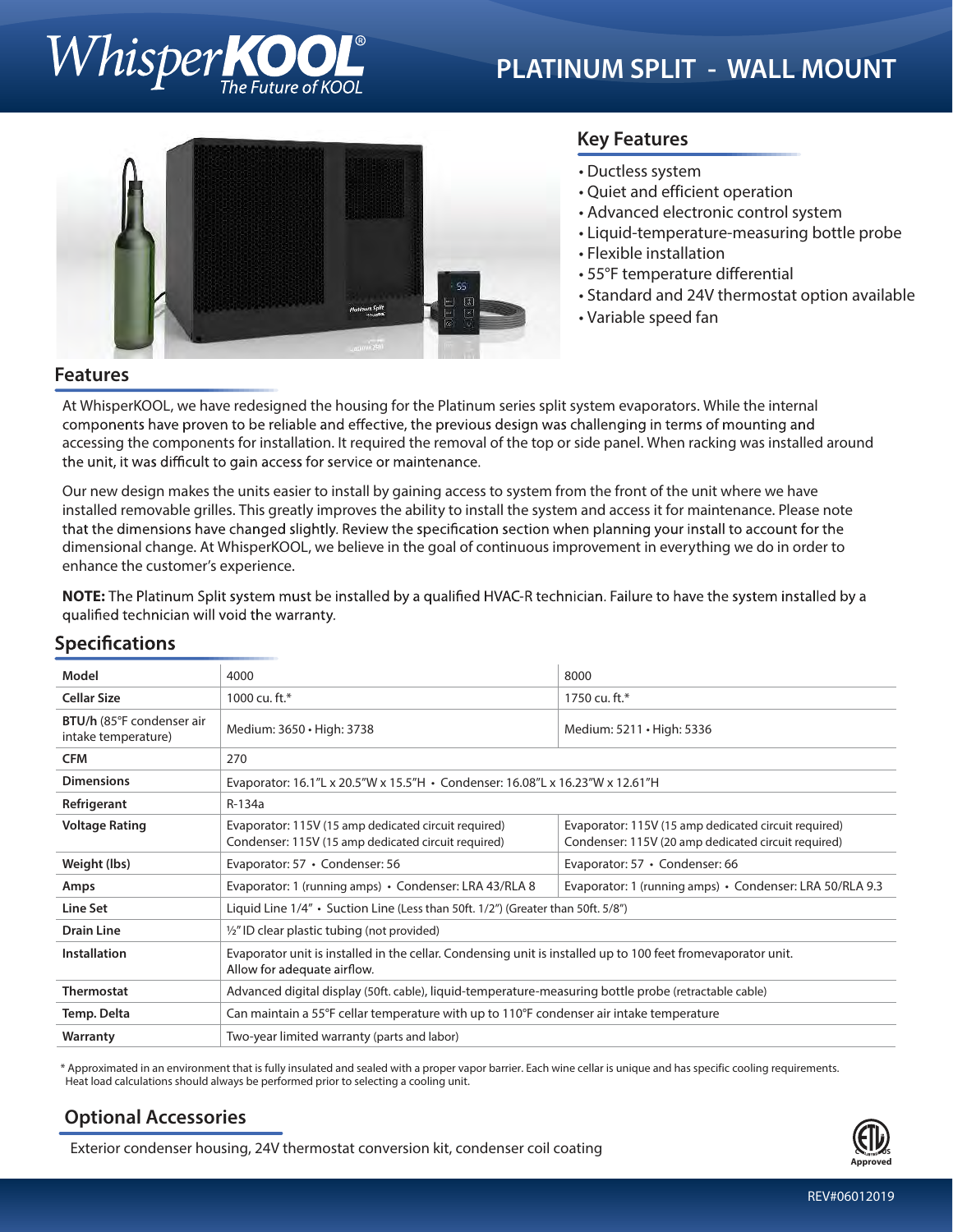## Whisperk

### **PLATINUM SPLIT TWIN - WALL MOUNT**



#### **Key Features**

- Greater cooling capacity
- Dual evaporators
- No ducting required
- Standard or 24V thermostat option available
- Liquid-temperature-measuring bottle probe
- 55°F temperature differential between cellar environment and condensing unit intake air
- Variable speed fan

#### **Features**

At WhisperKOOL, we have created a Platinum Split Twin system using two Platinum evaporators. This system offers the proven performance of the traditional Platinum Split, but provides double the cooling power. The internal components and outer housing have remained practically unchanged, simplifying installation and maintenance. Like the traditional Platinum Split, the Platinum Split Twin system can be installed in the cellar or fully ducted. The dual evaporators ensure that the efficiency and coverage of the system's cooling power can be maximized.

The evaporators feature the same convenient removable front panels (for ease of maintenance) as the traditional Platinum Split. Each evaporator puts out 270 cubic feet of air per minute, and when ducted is virtually silent. This system makes use of WhisperKOOL's liquid-temperature-measuring bottle probe, which monitors the actual temperature of the wine to ensure that it is being kept at the correct temperature. The Platinum Split Twin's combination of quiet operation, doubled cooling power, flexible installation options, and ease of maintenance make it a dynamic addition to the WhisperKOOL split system line.

**NOTE:** The Platinum Split Twin system must be installed by a qualified HVAC-R technician. Failure to have the system installed by a qualified technician will void the warranty.

| Model                                            | 9000                                                                                                              |  |
|--------------------------------------------------|-------------------------------------------------------------------------------------------------------------------|--|
| <b>Cellar Size</b>                               | 3000 cu. ft.*                                                                                                     |  |
| BTU/h (85°F condenser air<br>intake temperature) | Low: 7536 • Medium: 7850 • High: 8164                                                                             |  |
| <b>CFM</b>                                       | 200 (per unit)                                                                                                    |  |
| <b>Dimensions</b>                                | Evaporator (x2): 16.1"L x 20.5"W x 15.5"H • Condenser: 24"L x 18.98"W x 16.16"H                                   |  |
| Refrigerant                                      | R-134a                                                                                                            |  |
| <b>Voltage Rating</b>                            | Evaporator: 115V (15 amp dedicated circuit required) • Condenser: 230V (15 amp dedicated circuit required)        |  |
| Weight (lbs)                                     | Evaporators: 57 (per unit) • Condensing Unit: 67                                                                  |  |
| Amps                                             | Evaporator: 1 (running amps) (per unit) • Condenser: LRA 50/RLA 9.3                                               |  |
| Line Set                                         | Liquid Line 3/8" • Suction Line (Less than 50ft. 3/4") (Greater than 50ft. 7/8")                                  |  |
| <b>Drain Line</b>                                | $\frac{1}{2}$ " ID clear plastic tubing (not provided)                                                            |  |
| <b>Installation</b>                              | Evaporator is installed in the cellar. Condensing unit can be installed up to 100 line feet from evaporator unit. |  |
| <b>Thermostat</b>                                | Advanced digital display (50ft. cable), liquid-temperature-measuring bottle probe (retractable cable)             |  |
| Temp. Delta                                      | Can maintain a 55°F cellar temperature with up to 110°F condenser air intake temperature                          |  |
| Warranty                                         | Two-year limited warranty (parts and labor)                                                                       |  |

#### **Specifications**

\* Approximated in an environment that is fully insulated and sealed with a proper vapor barrier. Each wine cellar is unique and has specific cooling requirements. Heat load calculations should always be performed prior to selecting a cooling unit.

#### **Optional Accessories**

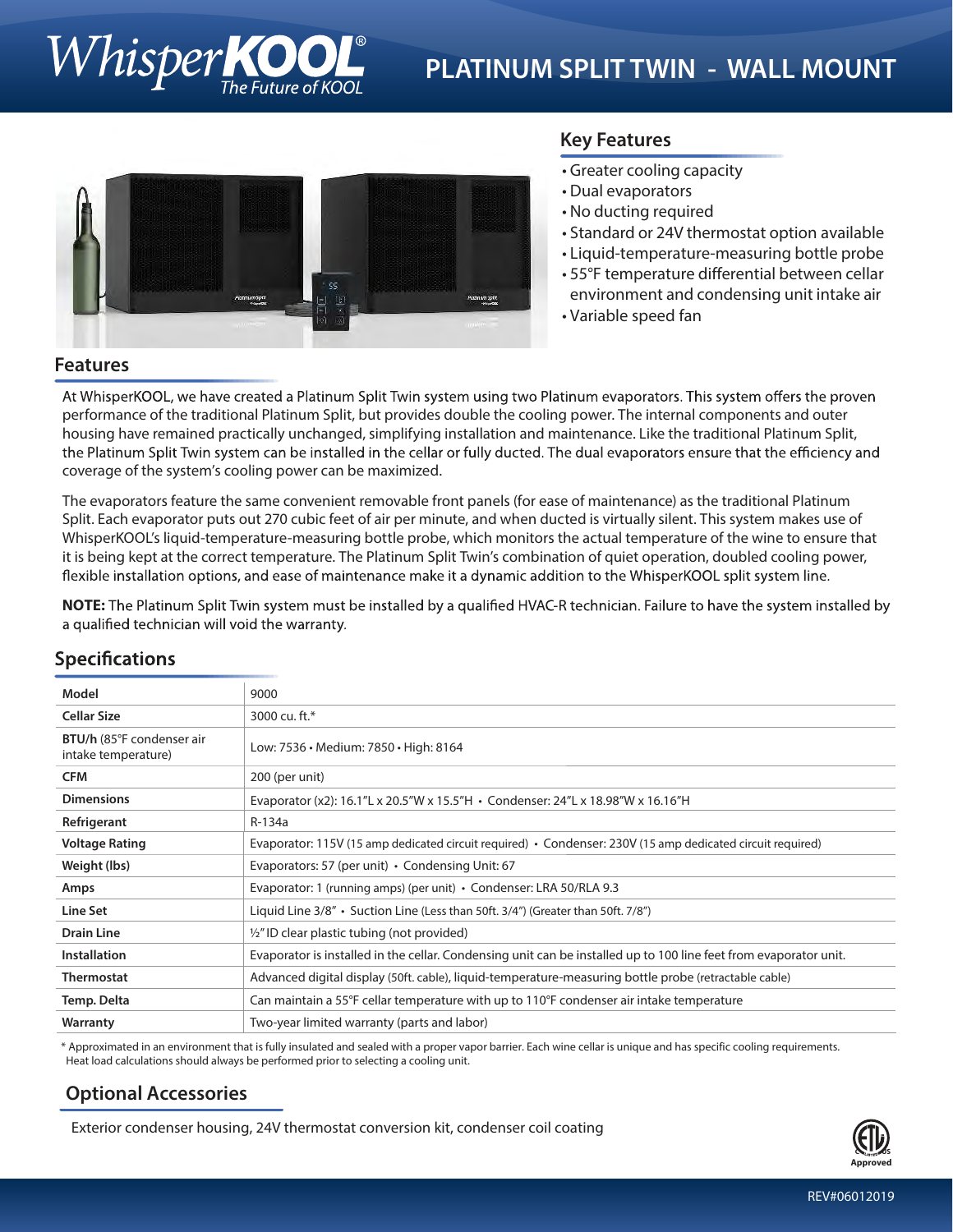## Whisperk

### **PLATINUM SPLIT - FULLY DUCTED**



#### **Key Features**

- Fully ducted system
- Virtually silent operation
- Advanced electronic control system
- Liquid-temperature-measuring bottle probe
- Flexible installation
- 55°F temperature differential
- Standard and 24V thermostat option available
- Variable speed fan

#### **Features**

The fully ducted Platinum Split is one of WhisperKOOL's newest additions to the split line-up. Ducting a split creates a quiet cellar environment and allows for flexible installation options. The unit is equipped with our Platinum Series controller utilizing Advanced System Protection Technology. Strategically placed probes monitor key temperatures, ensuring efficient performance and unit longevity. The controller is easy to operate and has features such as an antifrost function. To achieve quiet operation in the cellar, the evaporator may be installed up to 25 duct feet from the room. The system is compatible with WhisperKOOL's 24-volt thermostat conversion kit.

NOTE: The Platinum Split system must be installed by a qualified HVAC-R technician. Failure to have the system installed by a qualified technician will void the warranty.

| Model                                            | 4000                                                                                                                                           | 8000                                                                                                        |
|--------------------------------------------------|------------------------------------------------------------------------------------------------------------------------------------------------|-------------------------------------------------------------------------------------------------------------|
| <b>Cellar Size</b>                               | 1000 cu. ft.*                                                                                                                                  | 1750 cu. ft.*                                                                                               |
| BTU/h (85°F condenser air<br>intake temperature) | Medium: 3120 · High: 3195                                                                                                                      | Medium: 3788 · High: 3879                                                                                   |
| <b>CFM</b>                                       | 200                                                                                                                                            |                                                                                                             |
| <b>Dimensions</b>                                | Evaporator: 16.1"L x 20.5"W x 15.5"H • Condenser: 16.08"L x 16.23"W x 12.61"H                                                                  |                                                                                                             |
| Refrigerant                                      | R-134a                                                                                                                                         |                                                                                                             |
| <b>Voltage Rating</b>                            | Evaporator: 115V (15 amp dedicated circuit required)<br>Condenser: 115V (15 amp dedicated circuit required)                                    | Evaporator: 115V (15 amp dedicated circuit required)<br>Condenser: 115V (20 amp dedicated circuit required) |
| Weight (lbs)                                     | Evaporator: 57 • Condenser: 56                                                                                                                 | Evaporator: 57 • Condenser: 66                                                                              |
| Amps                                             | Evaporator: 1 (running amps) • Condenser: LRA 43/RLA 8                                                                                         | Evaporator: 1 (running amps) • Condenser: LRA 50/RLA 9.3                                                    |
| <b>Line Set</b>                                  | Liquid Line 1/4" • Suction Line (Less than 50ft. 1/2") (Greater than 50ft. 5/8")                                                               |                                                                                                             |
| <b>Duct Size</b>                                 | 8" Supply • 10" Return                                                                                                                         |                                                                                                             |
| <b>Drain Line</b>                                | $\frac{1}{2}$ " ID clear plastic tubing (not provided)                                                                                         |                                                                                                             |
| Installation                                     | Evaporator can be installed up to 25 duct feet away from cellar. Condensing unit can be installed up to 100 line feet<br>from evaporator unit. |                                                                                                             |
| Thermostat                                       | Advanced digital display (50ft. cable), liquid-temperature-measuring bottle probe (50ft. cable)                                                |                                                                                                             |
| Temp. Delta                                      | Can maintain a $55^{\circ}$ F cellar temperature with up to 110 $^{\circ}$ F condenser air intake temperature                                  |                                                                                                             |
| Warranty                                         | Two-year limited warranty (parts and labor)                                                                                                    |                                                                                                             |

#### **Specifications**

\* Approximated in an environment that is fully insulated and sealed with a proper vapor barrier. Each wine cellar is unique and has specific cooling requirements. Heat load calculations should always be performed prior to selecting a cooling unit.

#### **Optional Accessories**